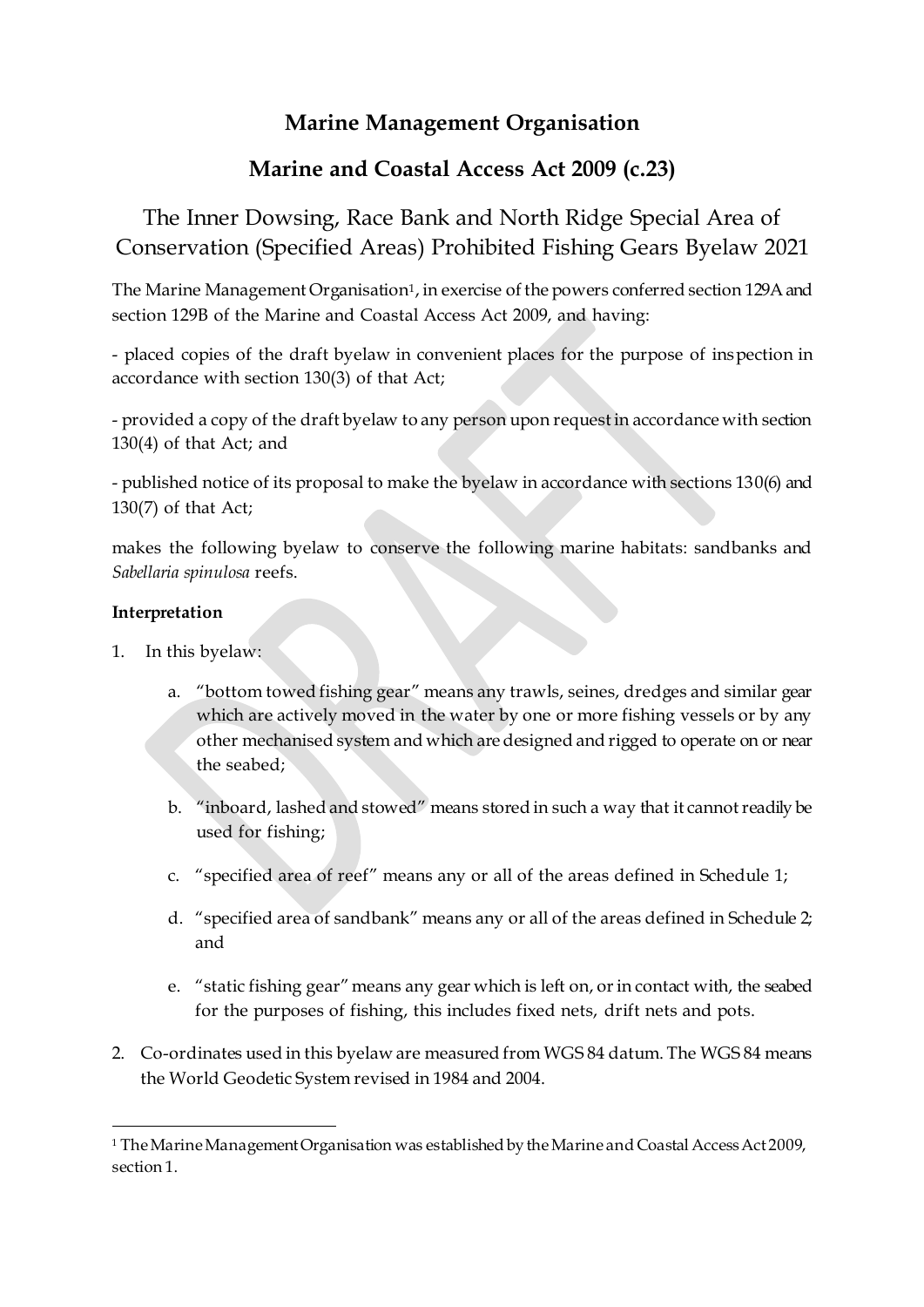### **Prohibition**

- 3. A person must not use bottom towed fishing gear in a specified area of reef or a specified area of sandbank.
- 4. A person must not use static fishing gear in a specified area of reef.
- 5. A vessel transiting through a specified area of reef must have all bottom towed fishing gear and static fishing gear inboard, lashed and stowed.
- 6. A vessel transiting through a specified area of sandbank must have all bottom towed fishing gear inboard, lashed and stowed.

#### **Exemptions**

- 7. Paragraphs 3 to 6 do not apply to a person performing an act which would otherwise constitute an offence against this byelaw, if:
	- a. the act was carried out in accordance with written permission issued by the Marine Management Organisation permitting that act for scientific, stocking or breeding purposes; or,
	- b. the act was carried out in accordance with a marine licence issued by the Secretary of State under Part 4 of the Marine and Coastal Access Act 2009, in connection with a decommissioning programme required under Part IV of the Petroleum Act 1998 (c.17).

### **Citation**

8. This byelaw may be cited as the Inner Dowsing, Race Bank and North Ridge Special Area of Conservation (Specified Areas) Prohibited Fishing Gears Byelaw 2021.

#### **Revocation**

9. The byelaw with the title "The Inner Dowsing, Race Bank and North Ridge European Marine Site (Specified Areas) Bottom Towed Fishing Gear Byelaw" made by the Marine Management Organisation in exercise of its powers under section 129 of the Marine and Coastal Access Act 2009, confirmed on 11 December 2013, and in force immediately before the making of this byelaw is revoked.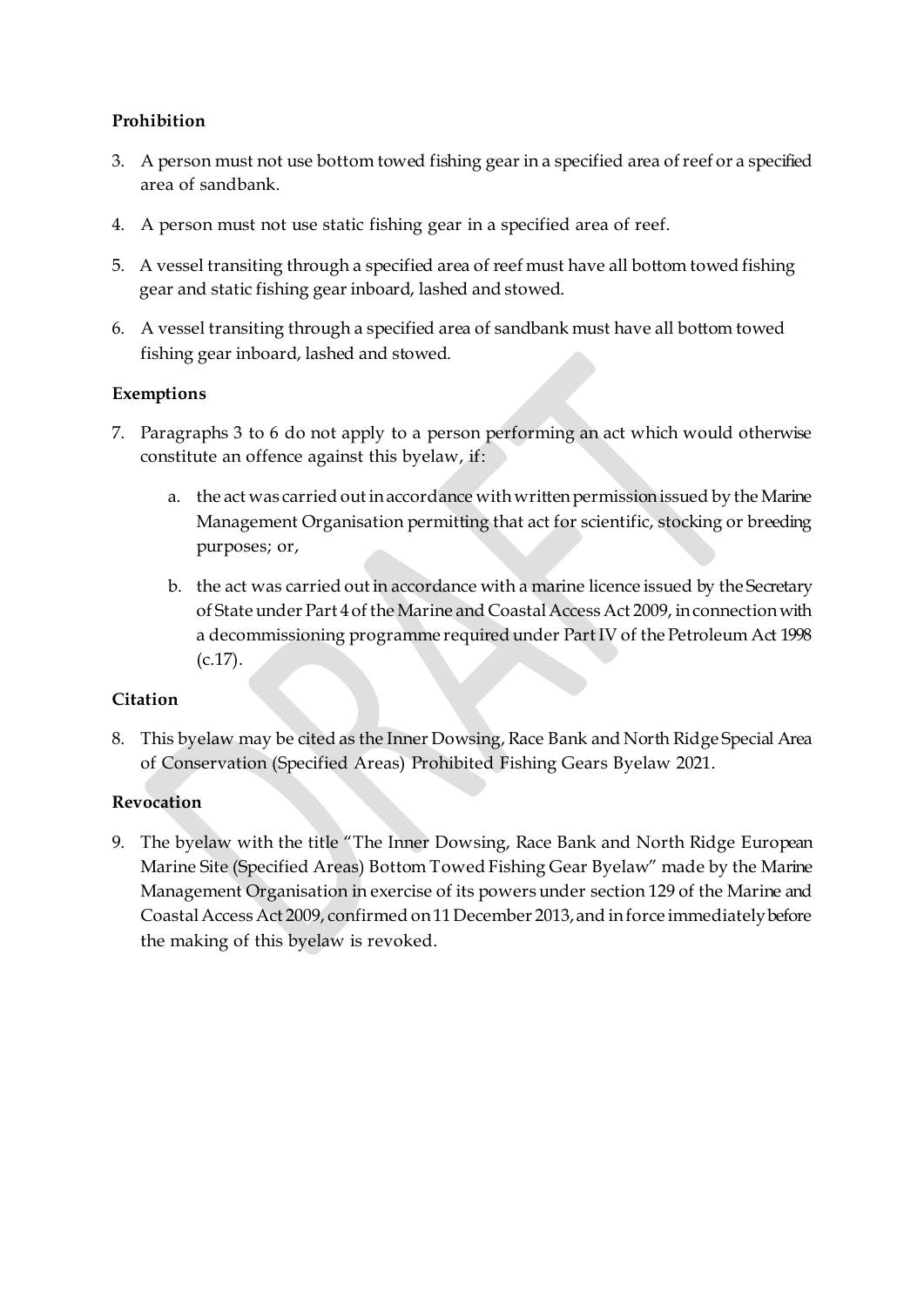Made under the Common Seal of the Marine Management Organisation on

The Common Seal of the Marine Management Organisation was affixed to this byelaw in the presence of:

> Philip Haslam Director of Operations Marine Management Organisation

The Secretary of State for Environment, Food and Rural Affairs in exercise of the power conferred by section 130(8) of the Marine and Coastal Access Act 2009 confirms this byelaw.

A Senior Civil Servant for, and on behalf of, the Secretary of State for Environment, Food and Rural Affairs.

Date:

This byelaw comes into force on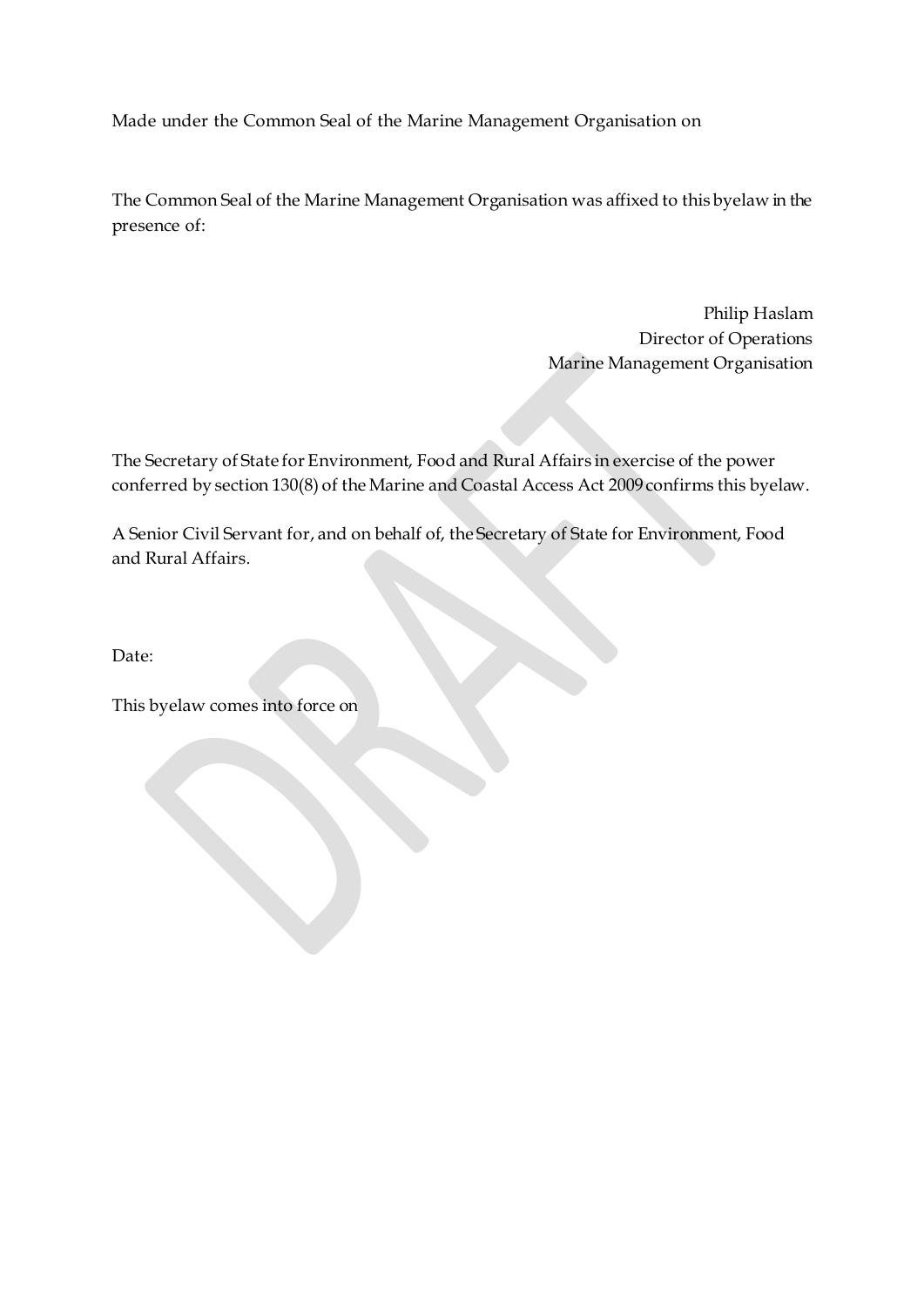## Schedule 1

A "specified area of reef" means:

Area 1 as is enclosed by a series of geodesic lines drawn from:

| Point 1  | 53°22.92'N | 00°39.30'E; to                        |
|----------|------------|---------------------------------------|
| Point 2  | 53°22.74'N | 00°38.76'E; to                        |
| Point 3  | 53°22.50'N | 00°37.20'E; to                        |
| Point 4  | 53°21.90'N | 00°36.84'E; to                        |
| Point 5  | 53°21.78'N | $00^{\circ}36.42'E$ ; to              |
| Point 6  | 53°22.98'N | $00^{\circ}36.36'E$ ; to              |
| Point 7  | 53°23.88'N | 00°37.26'E; to                        |
| Point 8  | 53°24.72'N | 00°38.52'E; to                        |
| Point 9  | 53°24.72'N | 00°39.36'E; to                        |
| Point 10 | 53°23.88'N | 00°39.78'E; and returning to point 1, |
|          |            |                                       |

Area 2 as is enclosed by a series of geodesic lines drawn from:

| Point 1 | 53°15.36'N | $00^{\circ}38.94'E$ ; to              |
|---------|------------|---------------------------------------|
| Point 2 | 53°15.30'N | 00°39.36'E; to                        |
| Point 3 | 53°15.06'N | 00°39.48'E; to                        |
| Point 4 | 53°14.82'N | 00°39.36'E; to                        |
| Point 5 | 53°14.64'N | 00°38.94'E; to                        |
| Point 6 | 53°14.82'N | $00^{\circ}38.46'E$ ; to              |
| Point 7 | 53°15.06'N | 00°38.34'E; to                        |
| Point 8 | 53°15.30'N | 00°38.52'E; and returning to point 1, |

Area 3 as is enclosed by a series of geodesic lines drawn from:

| Point 1 | 53°23.16'N          | 00°42.18'E; to                            |
|---------|---------------------|-------------------------------------------|
| Point 2 | $53^{\circ}23.28'N$ | $00^{\circ}42.60'E$ ; to                  |
| Point 3 | 53°23.16'N          | $00^{\circ}43.02'$ E; to                  |
| Point 4 | 53°22.92'N          | $00^{\circ}43.14'E$ ; to                  |
| Point 5 | 53°22.62'N          | 00°42.96'E; to                            |
| Point 6 | 53°22.56'N          | $00^{\circ}42.60'E$ ; to                  |
| Point 7 | 53°22.62'N          | $00^{\circ}42.18'E$ ; to                  |
| Point 8 | 53°22.86'N          | 00°42.00'E; and returning to point 1, and |

Area 4 as is enclosed by a series of geodesic lines drawn from:

| Point 1 | 53°21.78′N | $00^{\circ}46.80'E$ ; to |
|---------|------------|--------------------------|
| Point 2 | 53°22.02′N | $00^{\circ}46.98'E$ ; to |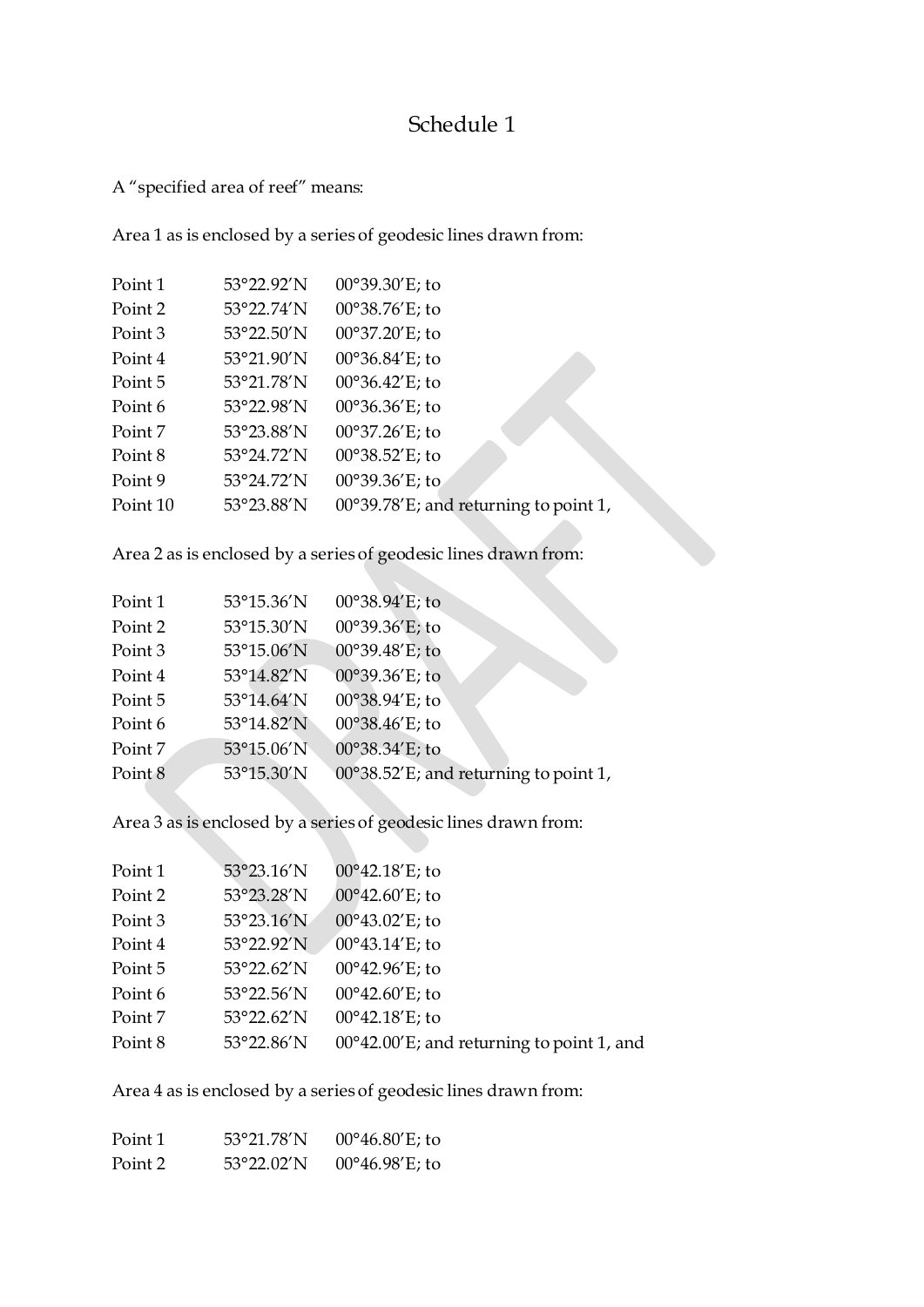| Point 3 |                      | 53°22.14'N 00°47.58'E; to                       |
|---------|----------------------|-------------------------------------------------|
| Point 4 | 53°21.90'N           | $00^{\circ}47.88'$ E; to                        |
| Point 5 | 53°21.72'N           | $00^{\circ}48.06'E$ ; to                        |
| Point 6 | $53^{\circ}21.42'$ N | $00^{\circ}47.94'E$ ; to                        |
| Point 7 | 53°21.30'N           | $00^{\circ}47.34'E$ ; to                        |
| Point 8 | $53^{\circ}21.54'$ N | $00^{\circ}46.98$ 'E; and returning to point 1. |
|         |                      |                                                 |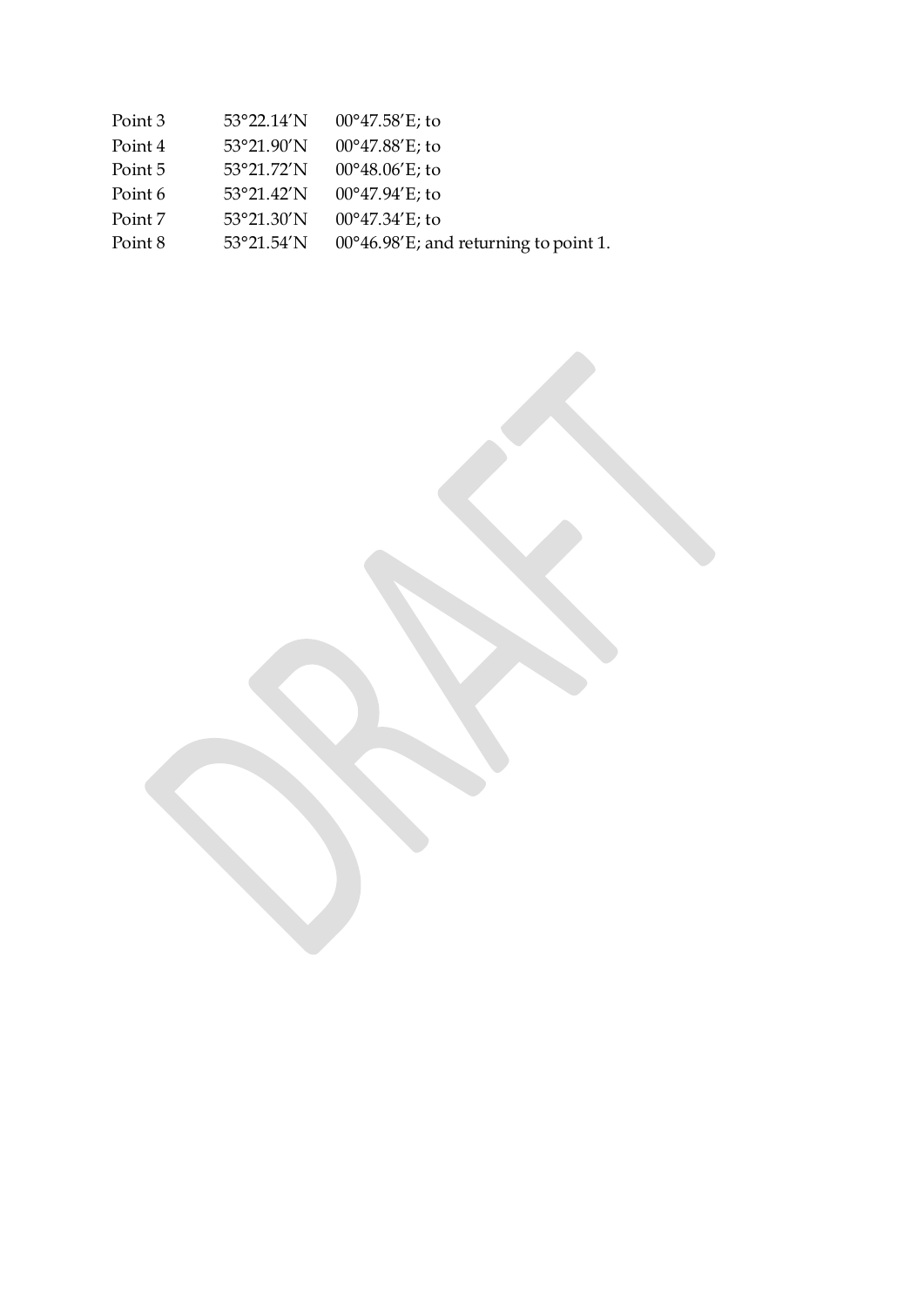# Schedule 2

A "specified area of sandbank" means:

Area 1 as is enclosed by a series of geodesic lines drawn from:

| 53°19.26'N | $00^{\circ}34.68'E$ ; to                  |
|------------|-------------------------------------------|
| 53°17.46'N | 00°34.98'E; to                            |
| 53°11.88'N | 00°34.92'E; to                            |
| 53°10.92'N | $00^{\circ}31.44'E$ ; to                  |
| 53°13.50'N | 00°30.78'E; to                            |
| 53°18.96'N | 00°32.28'E; to                            |
| 53°19.56'N | 00°33.42'E; and returning to point 1, and |
|            |                                           |

Area 2 as is enclosed by a series of geodesic lines drawn from:

| Point 1  | 53°19.68'N | $00^{\circ}55.32'E$ ; to |
|----------|------------|--------------------------|
| Point 2  | 53°18.24'N | 00°56.10'E; to           |
| Point 3  | 53°17.52'N | $00^{\circ}56.88'E$ ; to |
| Point 4  | 53°17.40'N | $00^{\circ}58.20'E$ ; to |
| Point 5  | 53°18.84'N | $00^{\circ}56.58'E$ ; to |
| Point 6  | 53°19.32'N | $00^{\circ}56.34'E$ ; to |
| Point 7  | 53°20.64'N | 00°56.34'E; to           |
| Point 8  | 53°20.88'N | 00°56.94′E; to           |
| Point 9  | 53°19.86'N | 00°59.70'E; to           |
| Point 10 | 53°18.60'N | $01^{\circ}01.38'E$ ; to |
| Point 11 | 53°13.68'N | $01^{\circ}00.66$ 'E; to |
| Point 12 | 53°13.92'N | 00°58.80'E; to           |
| Point 13 | 53°15.96'N | $00^{\circ}52.62'E$ ; to |
| Point 14 | 53°17.10'N | $00^{\circ}49.86'E$ ; to |
| Point 15 | 53°16.26'N | 00°49.92'E; to           |
| Point 16 | 53°15.66'N | $00^{\circ}50.46'E$ ; to |
| Point 17 | 53°14.88'N | $00^{\circ}52.86'E$ ; to |
| Point 18 | 53°13.98'N | 00°52.38'E; to           |
| Point 19 | 53°13.44'N | $00^{\circ}53.46'E$ ; to |
| Point 20 | 53°07.26'N | 00°59.34'E; to           |
| Point 21 | 53°06.30'N | 00°59.16'E; to           |
| Point 22 | 53°08.28'N | $00^{\circ}55.14'E$ ; to |
| Point 23 | 53°12.30'N | 00°50.04'E; to           |
| Point 24 | 53°12.78'N | 00°48.48'E; to           |
| Point 25 | 53°14.40'N | $00^{\circ}43.62'$ E; to |
| Point 26 | 53°14.94'N | $00^{\circ}42.54'E$ ; to |
| Point 27 | 53°15.30'N | $00^{\circ}42.66'E$ ; to |
| Point 28 | 53°15.54'N | 00°43.08'E; to           |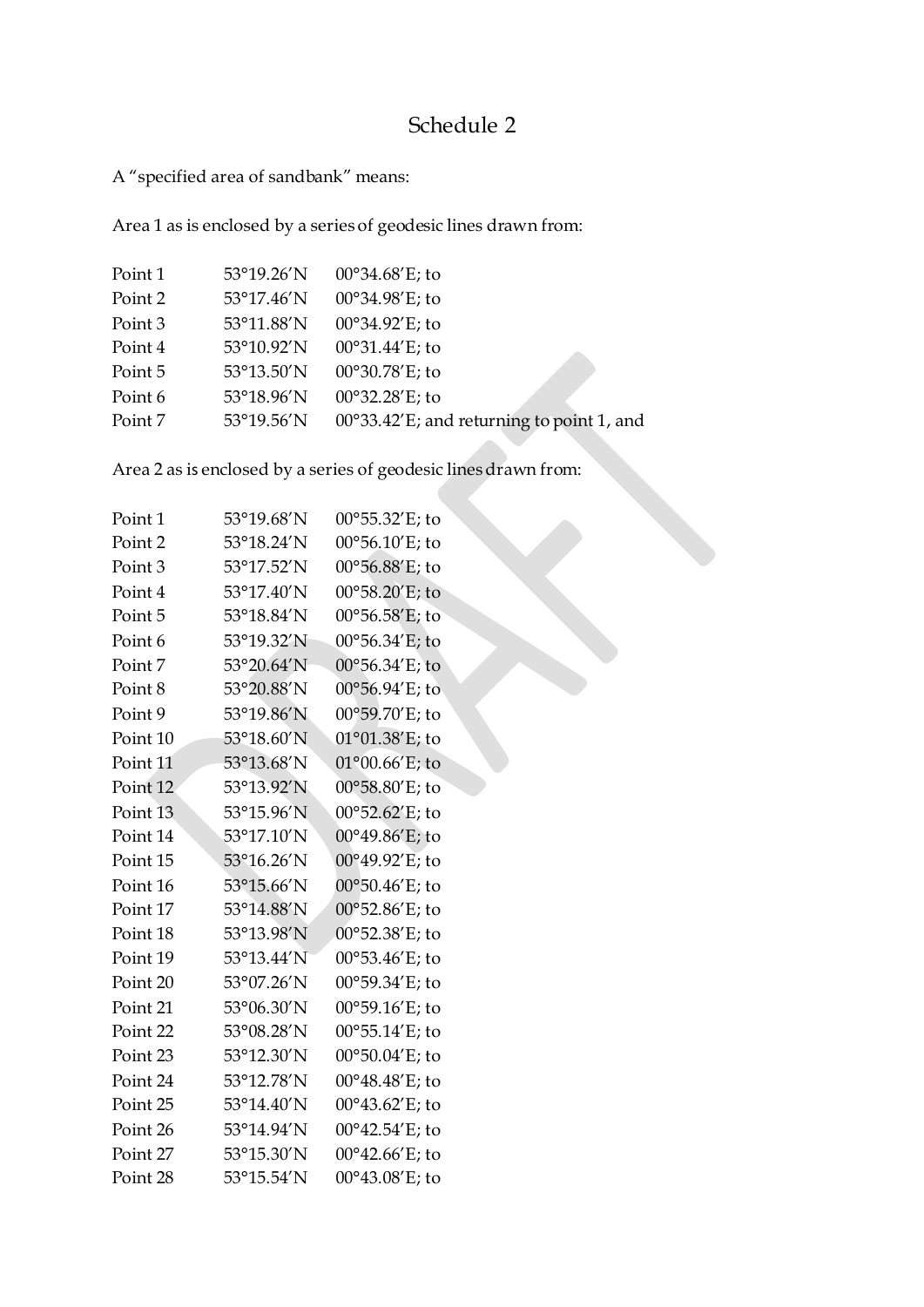| Point 29 | 53°15.72'N           | $00^{\circ}43.86'E$ ; to              |
|----------|----------------------|---------------------------------------|
| Point 30 | 53°16.92'N           | $00^{\circ}43.56'E$ ; to              |
| Point 31 | 53°18.84'N           | $00^{\circ}43.56'E$ ; to              |
| Point 32 | $53^{\circ}19.56'$ N | $00^{\circ}44.34'E$ ; to              |
| Point 33 | 53°19.80'N           | $00^{\circ}45.78'$ E; to              |
| Point 34 | $53^{\circ}19.62'$ N | $00^{\circ}48.78'$ E; to              |
| Point 35 | $53^{\circ}19.20'$ N | $00^{\circ}50.76$ 'E; to              |
| Point 36 | 53°18.72'N           | 00°51.84'E; to                        |
| Point 37 | 53°23.52'N           | $00^{\circ}47.10'E$ ; to              |
| Point 38 | $53^{\circ}24.12'$ N | $00^{\circ}47.46'E$ ; to              |
| Point 39 | 53°23.94'N           | $00^{\circ}49.26'$ E; to              |
| Point 40 | $53^{\circ}23.64'$ N | 00°49.92'E; and returning to point 1. |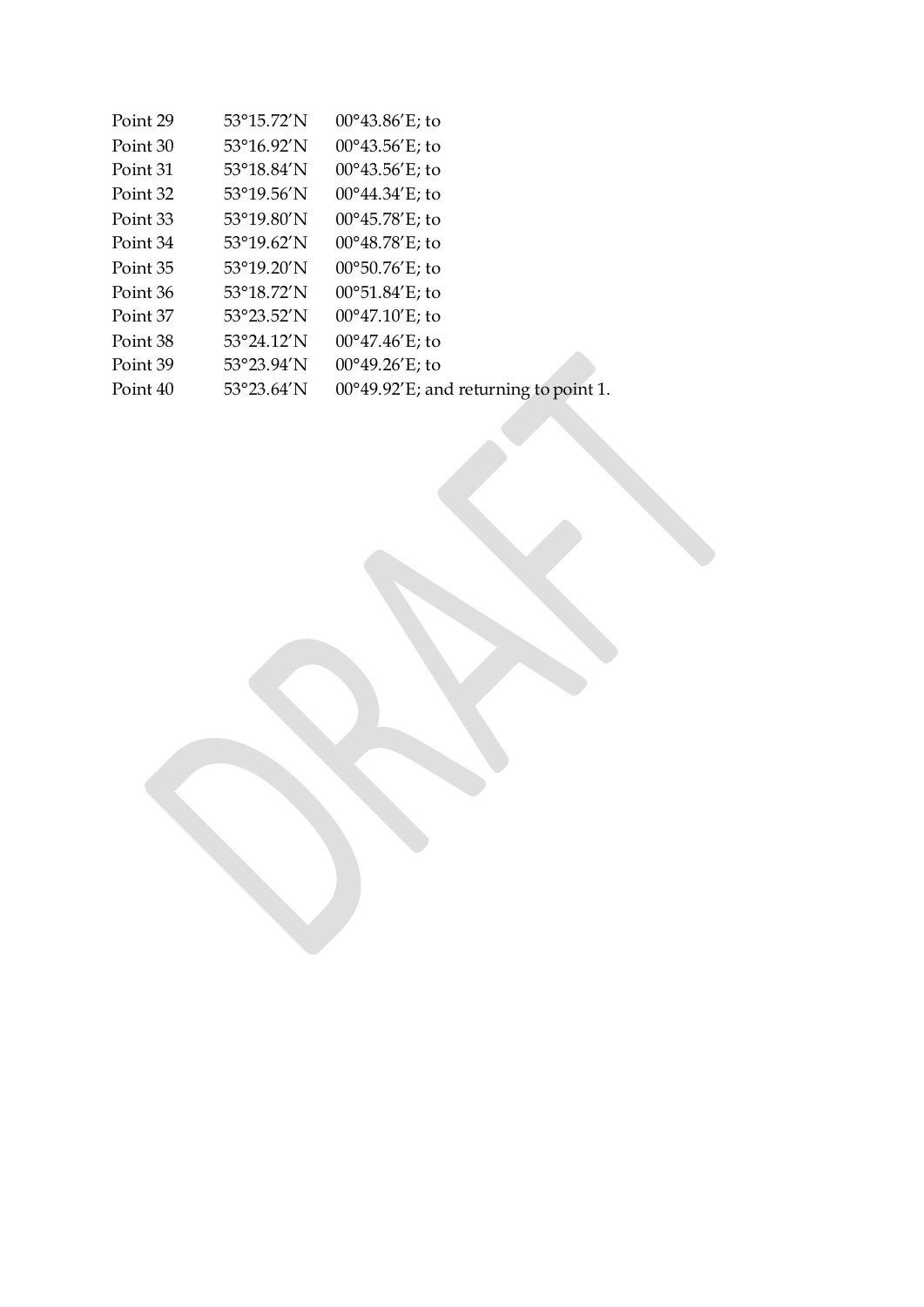## Explanatory Note *(This note is not part of the byelaw)*

The Marine Management Organisation has made this byelaw to conserve the following marine habitats, which are designated features of the Inner Dowsing, Race Bank and North Ridge Special Area of Conservation: sandbanks and *Sabellaria spinulosa* reefs.

The byelaw prohibits the use of bottom towed fishing gear within specified areas of sandbank and specified areas of reef, and the use of static fishing gear within specified areas of reef. The specified areas include buffer zones to ensure that fishing activities taking place adjacent to the marine habitats do not negatively impact them.

The specified areas are defined in the Schedule to this byelaw.

The specified areas are identified, for illustrative purposes only, on the map overleaf.